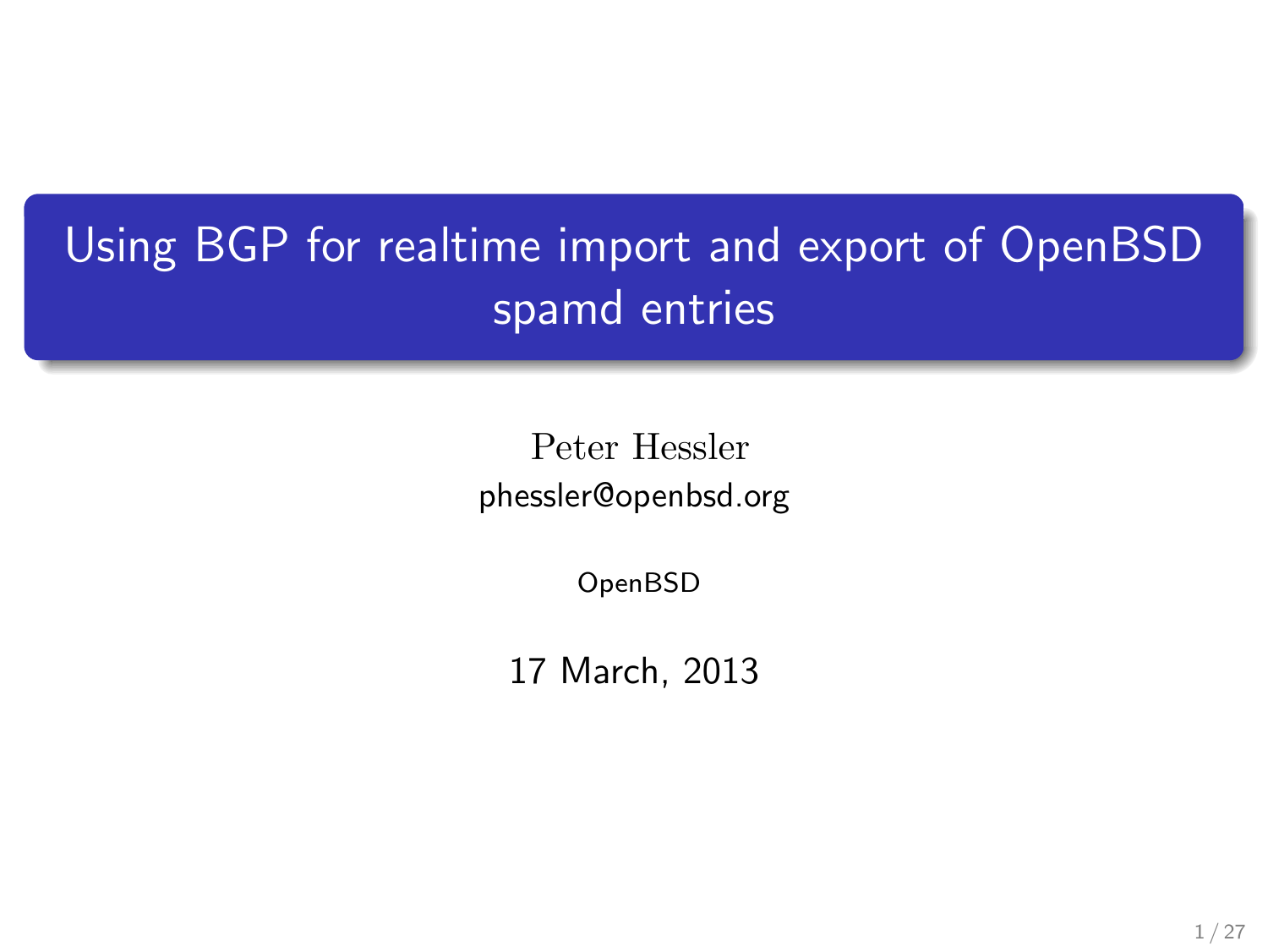- spamd uses IP host entries, to whitelist, blacklist or greylist hosts
- spamd can import and export these lists
- **o** trivia: IP host entries can be represented as a route
- **•** bgp is used to distribute IP route lists
- tie the two together, to simplify distributing these addresses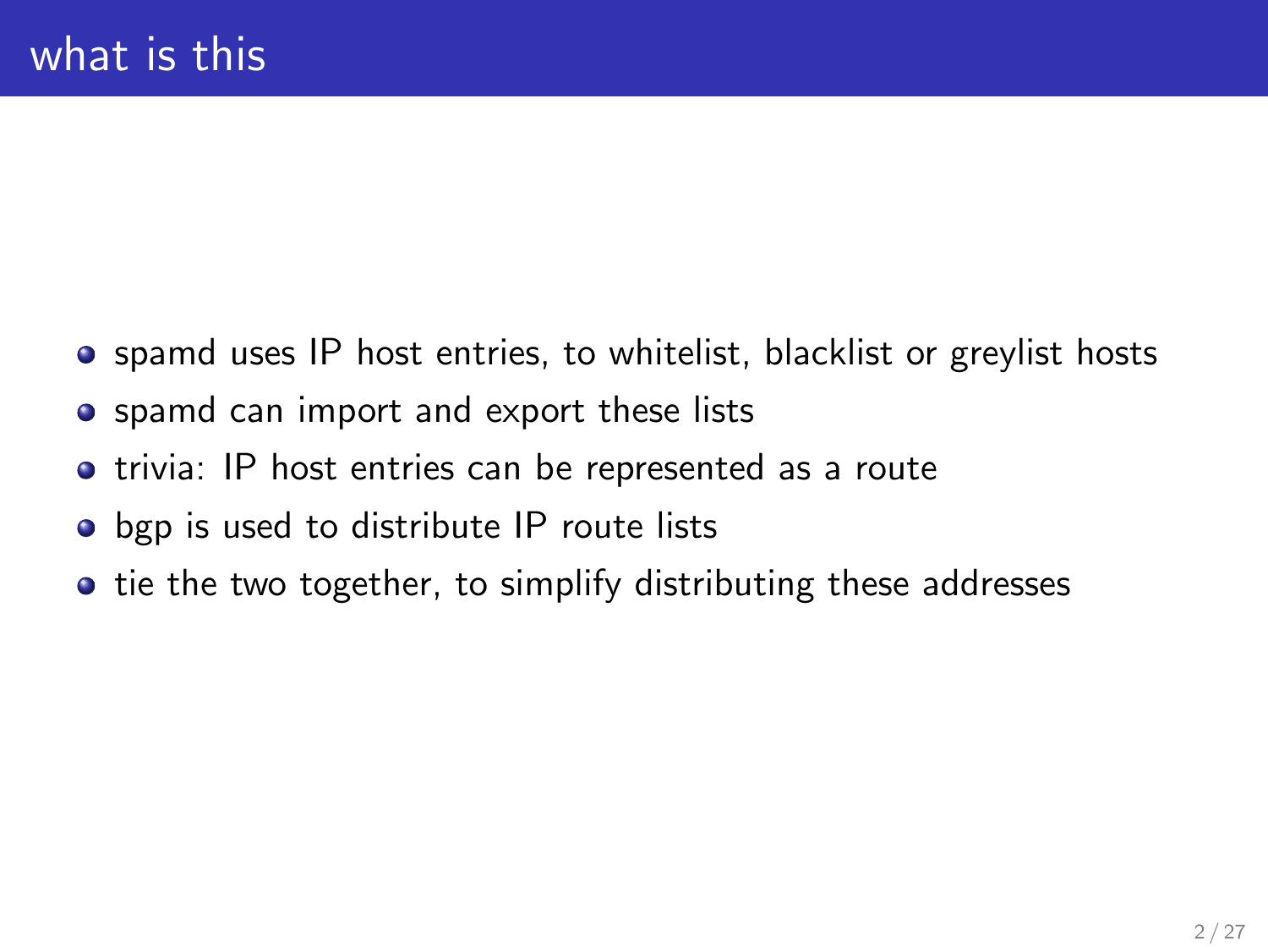- written by Bob Beck
- included in OpenBSD since 3.3, greylisting added in 3.5
- uses greylisting to force unknown senders to retry delivery
- (very effective against bot-nets sending spam)
- **•** uses blacklisting to reject mail from "known bad" senders
- **•** fetches blacklists at the top of the hour from a web server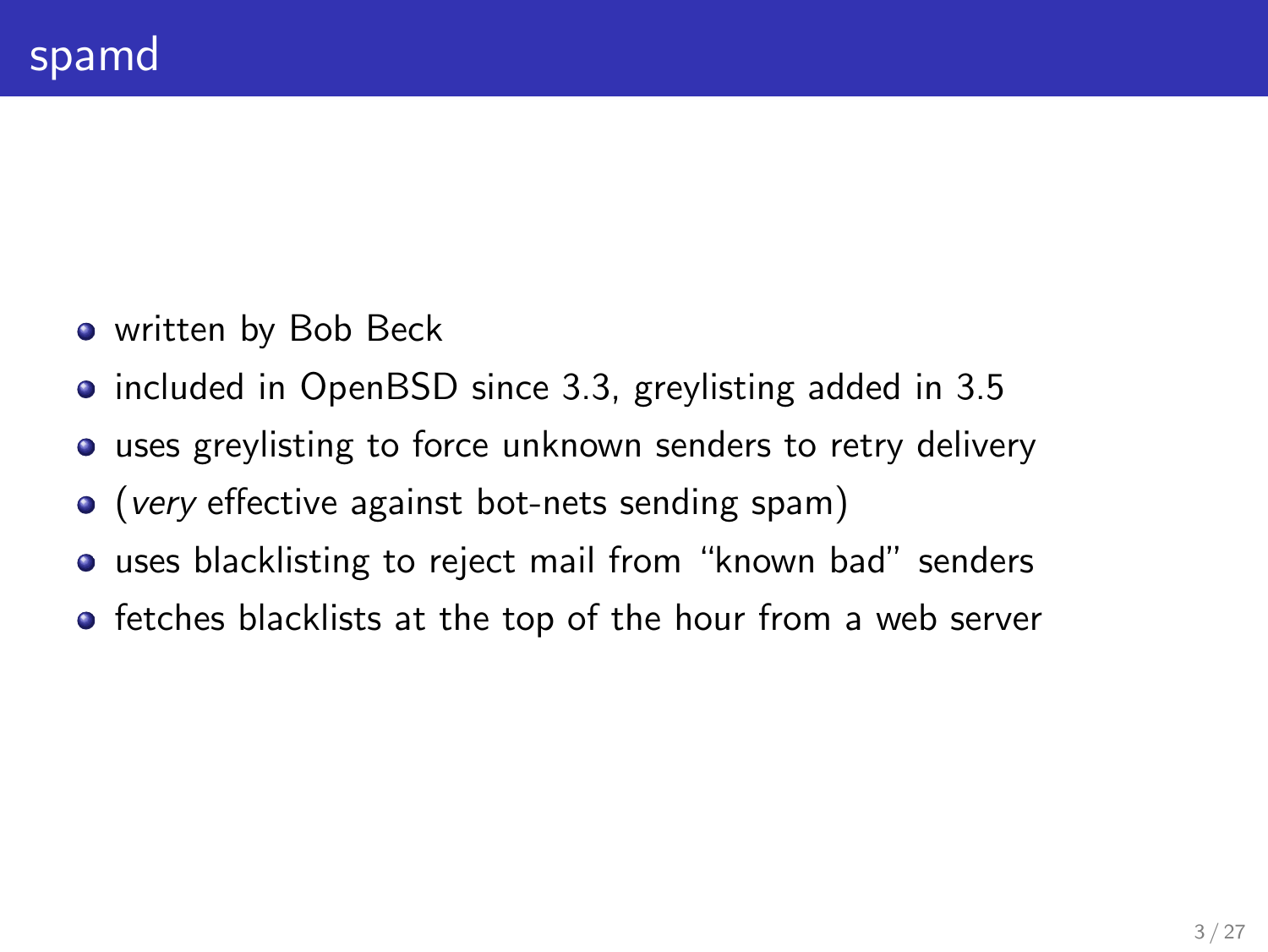- bgp is the glue that holds the internet together
- $\bullet$  used to distribute the 400k+ IPv4 routes of the Global Routing Table
- **•** scales incredibly high, and incredibly fast
- very minor feature called "communities" that we will exploit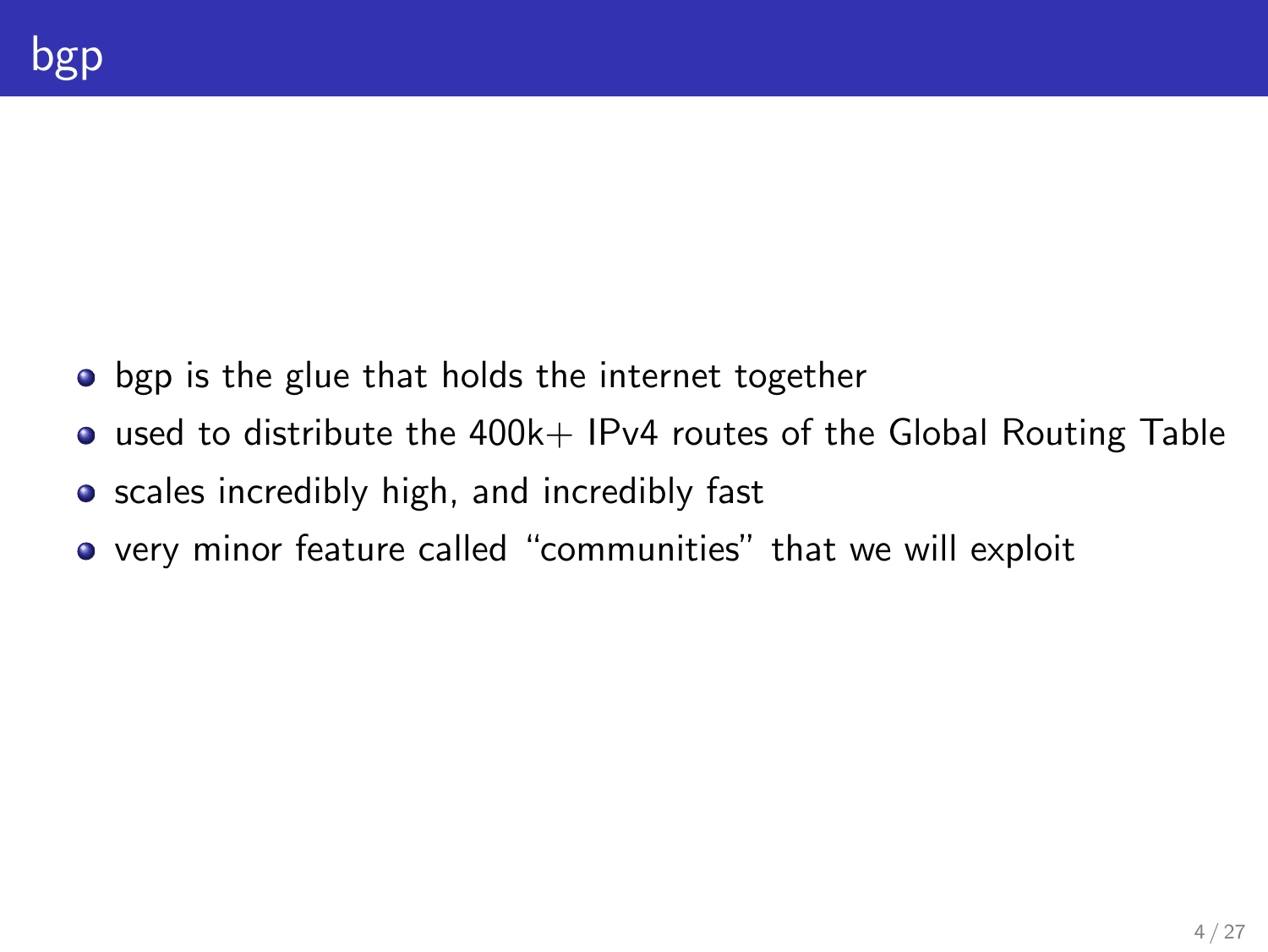- allows you to mark a route with optional site-specific attributes
- **•** bgp peers can use this to make arbitrary decisions on received routes
- route: 192.0.2.55/32 community: 65066:42
- this is our "secret sauce"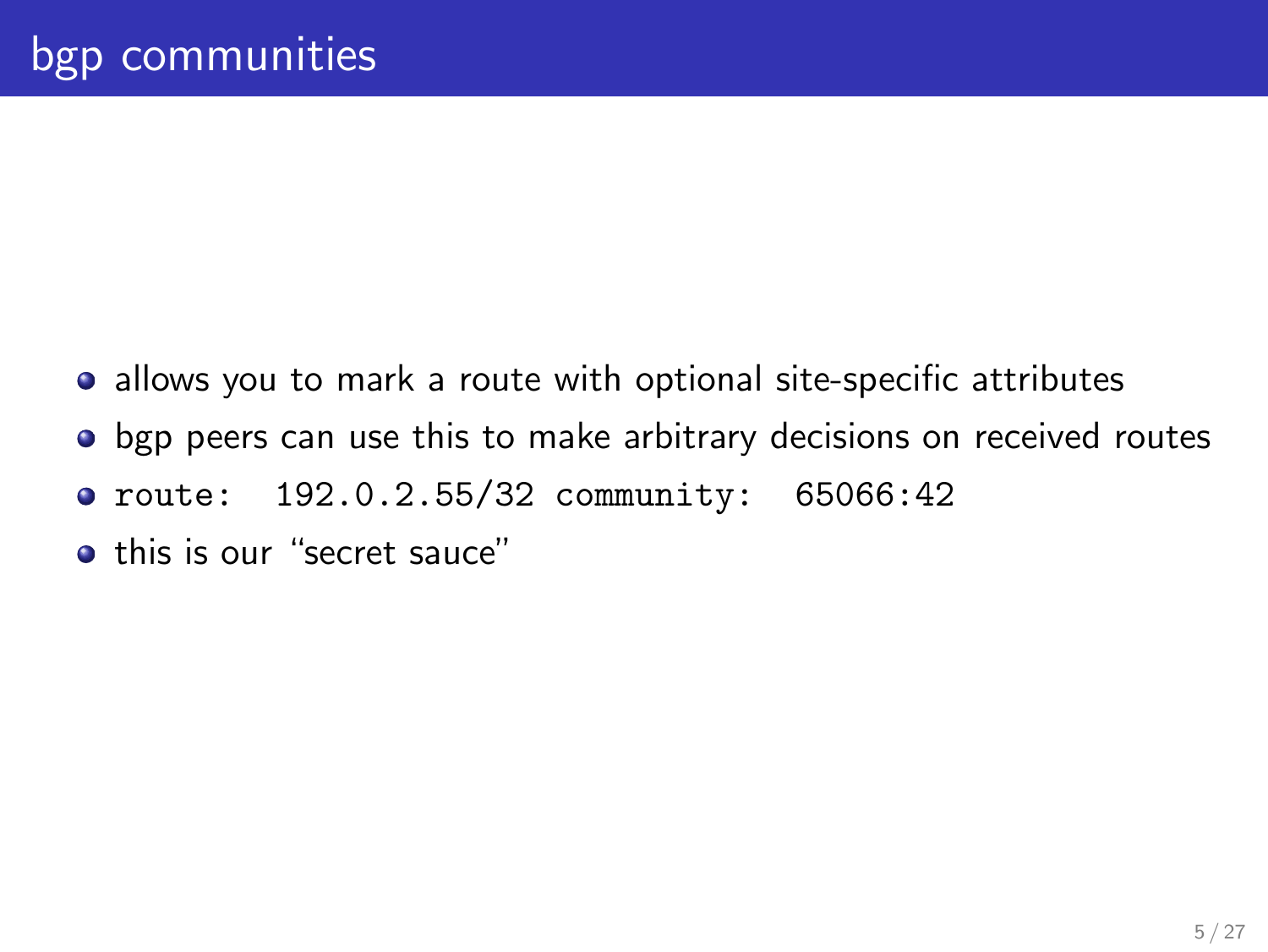- written by Henning Brauer and Claudio Jeker
- included in OpenBSD since 3.5
- software based, so we can use the power of a general purpose OS
- ... like scripting. or cron.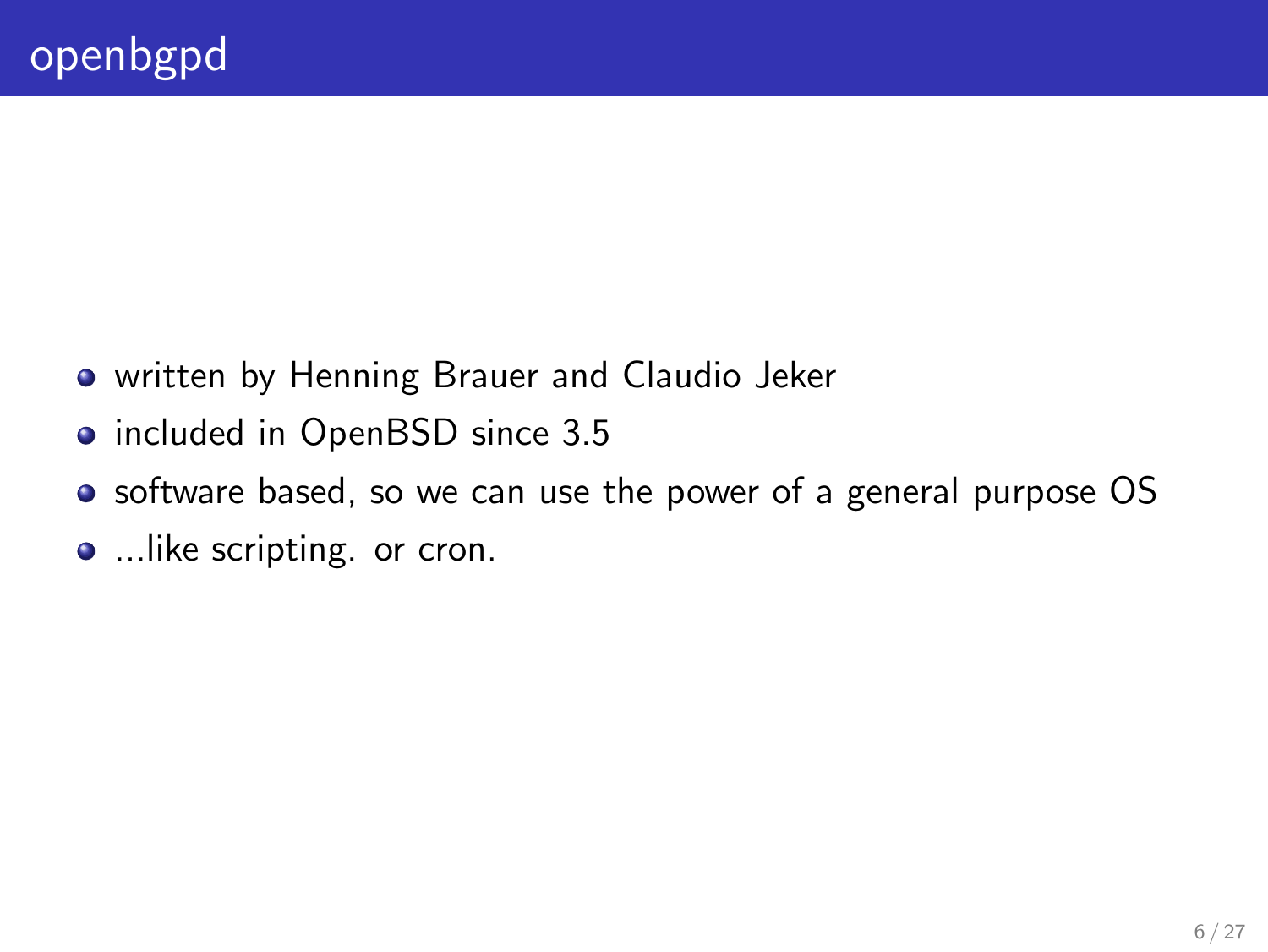- everything we use is already built-in to both spamd and bgpd, or are our custom scripts.
- ...the ability to use "long" pf table names will be in the 5.3 release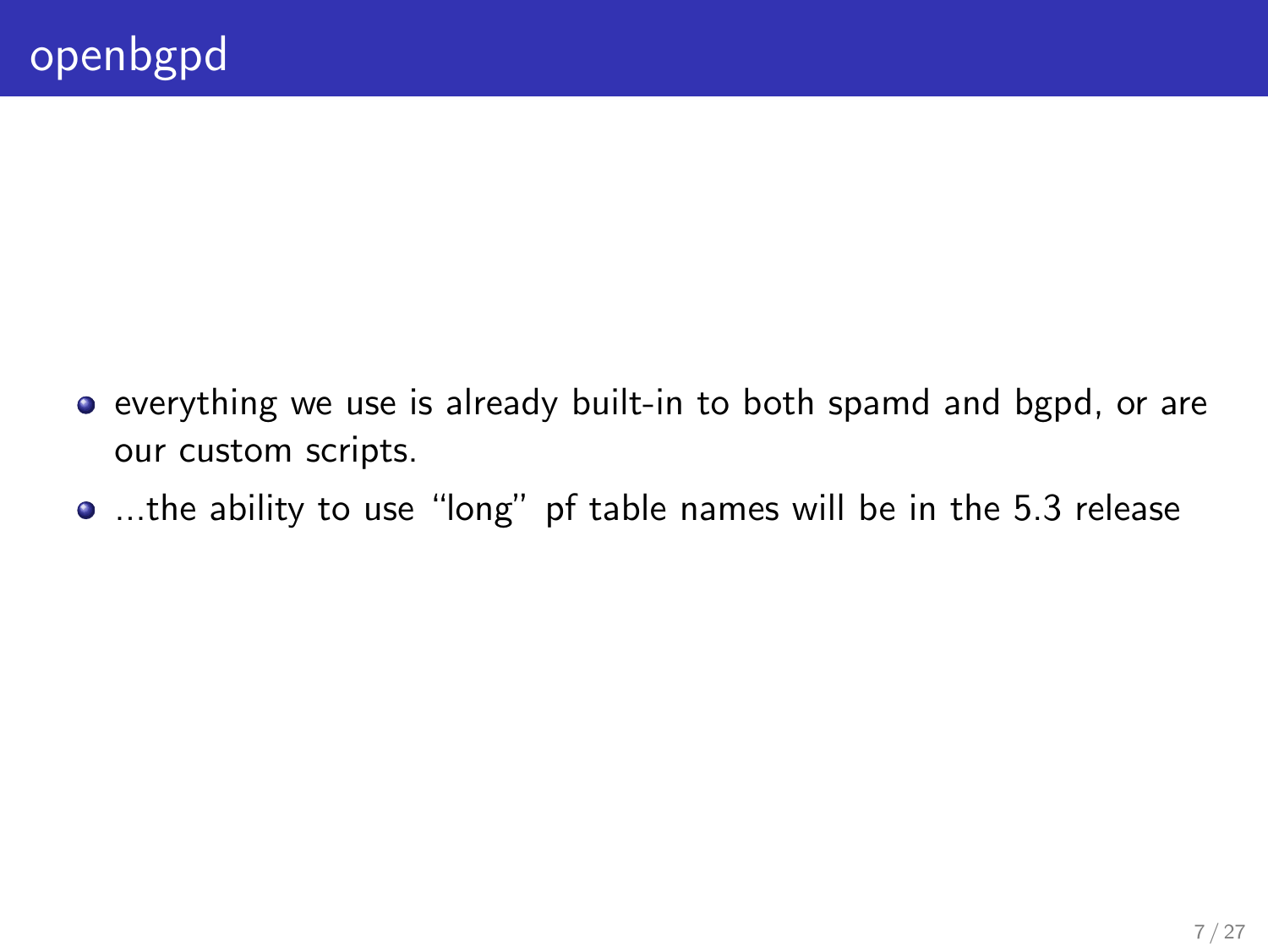- so, lets start to tie them together
- export IP address lists
- o import IP address lists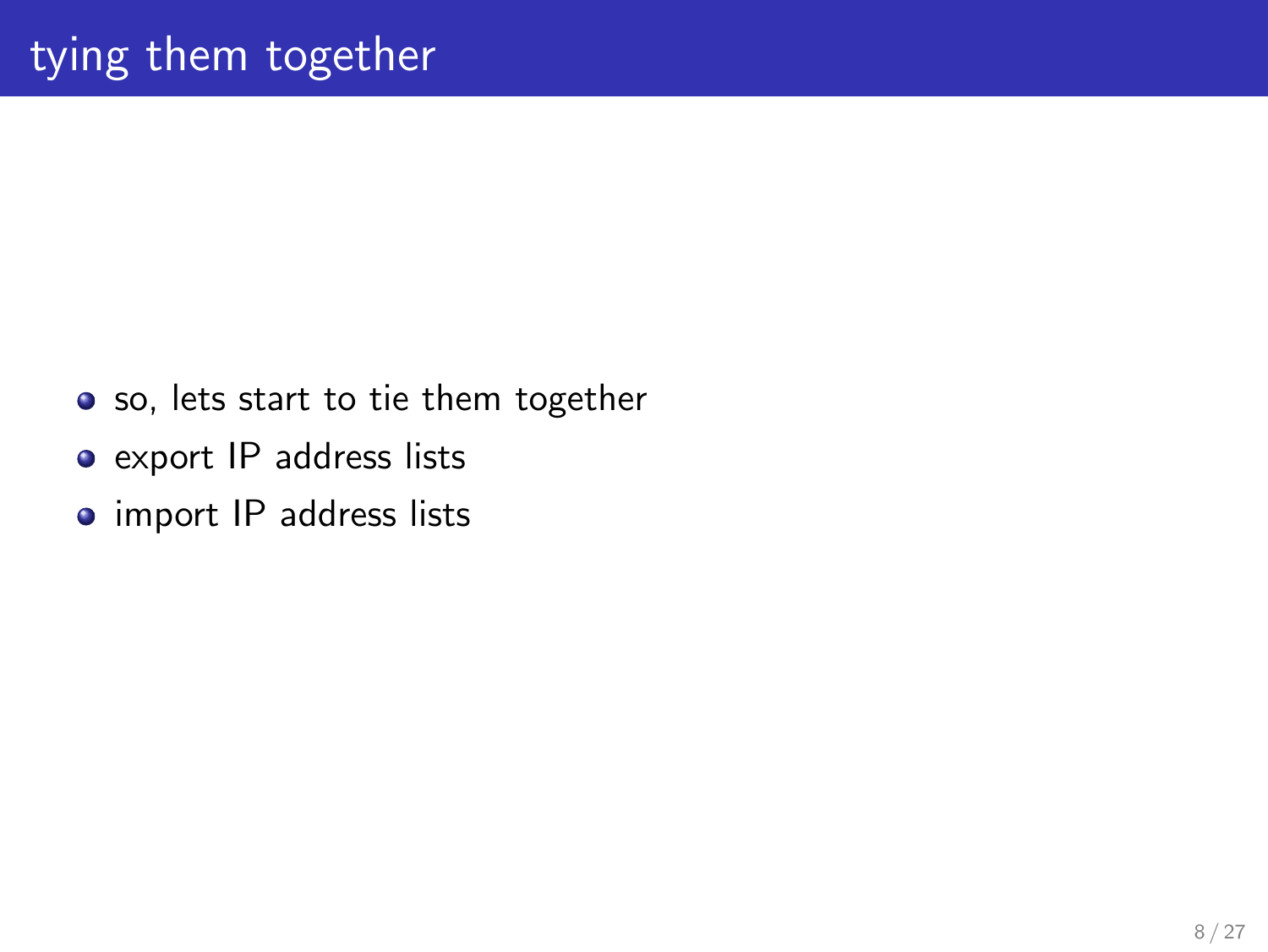- exporting IP addresses happens on the "spamd-source" systems.
- only list the specific IP addresses that exhibited a specific behaviour
- do NOT penalize network neighbors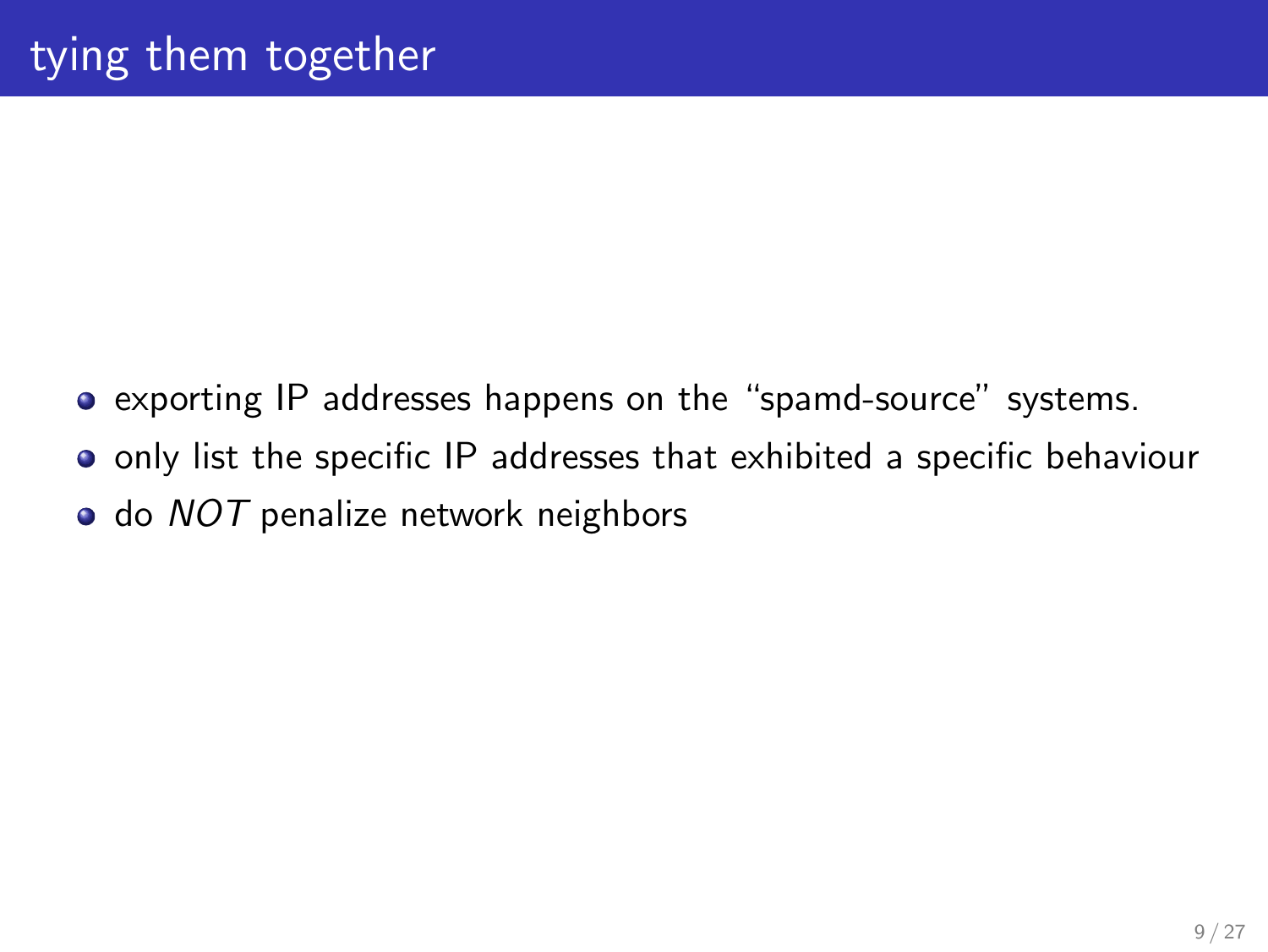- "spamd-source" systems insert IP addresses to our feed
- really simplistic, we just want to catch the low-hanging-fruit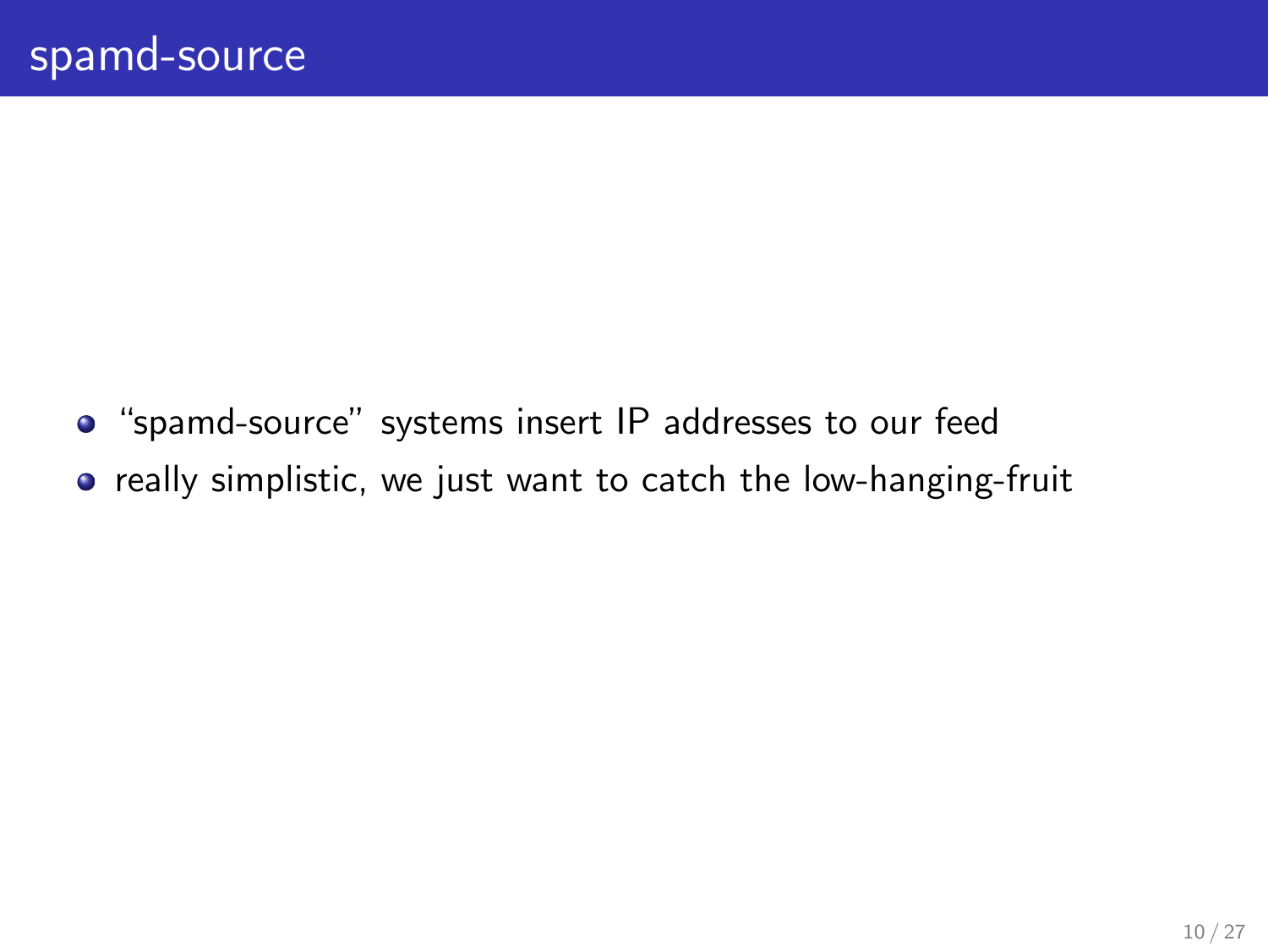- **•** first, select known good upstream sources
- **o** be conservative
- **o** don't whitelist the world
- o don't blacklist the world
- **•** greylisting is powerful, when it still applies!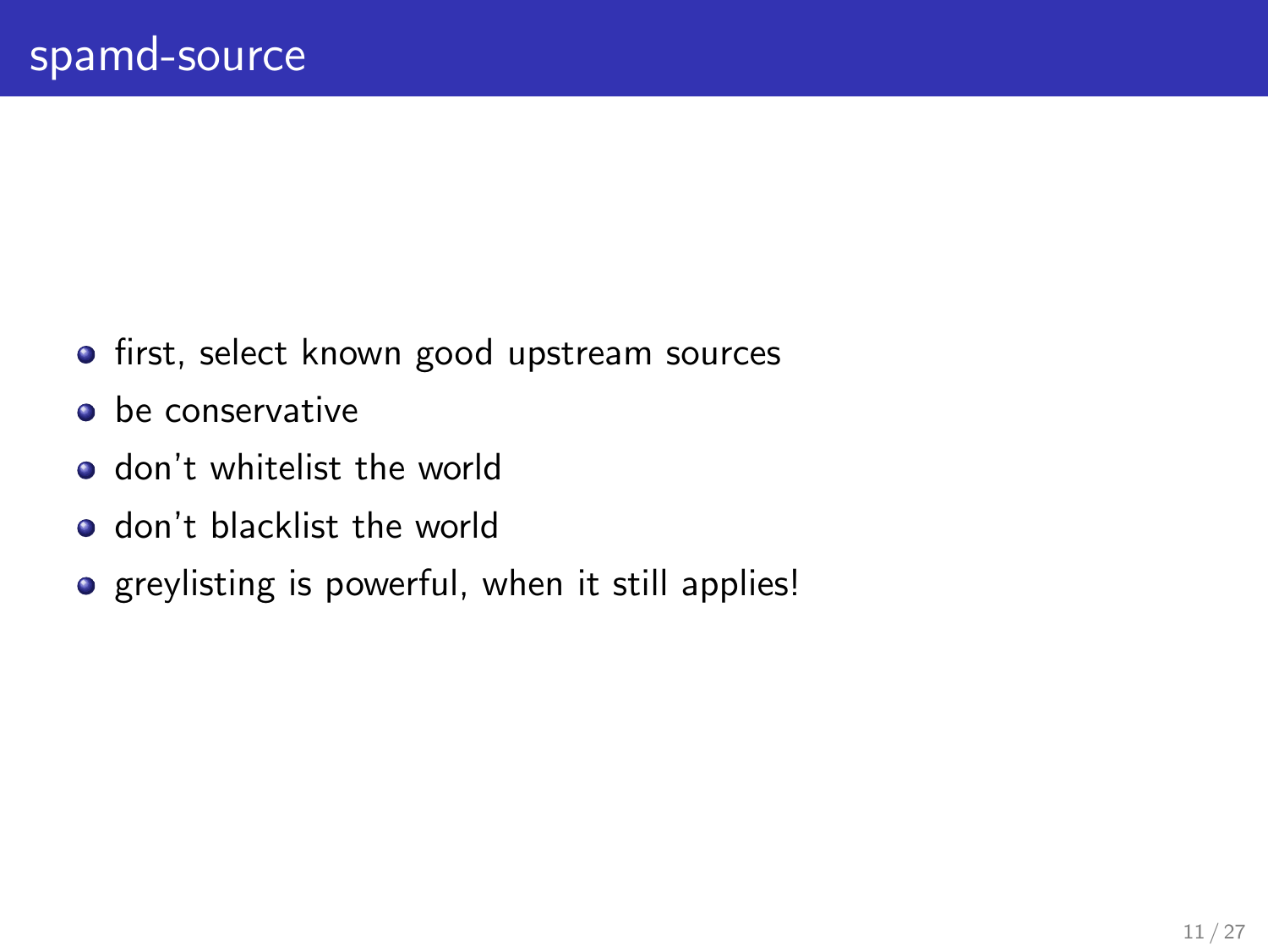- listed IP address sent mail to a "spam trap" address
- **blacklist timeout of 24 hours**
- do not be overly aggressive

bgpctl network add 192.0.2.20/32 community 65066:666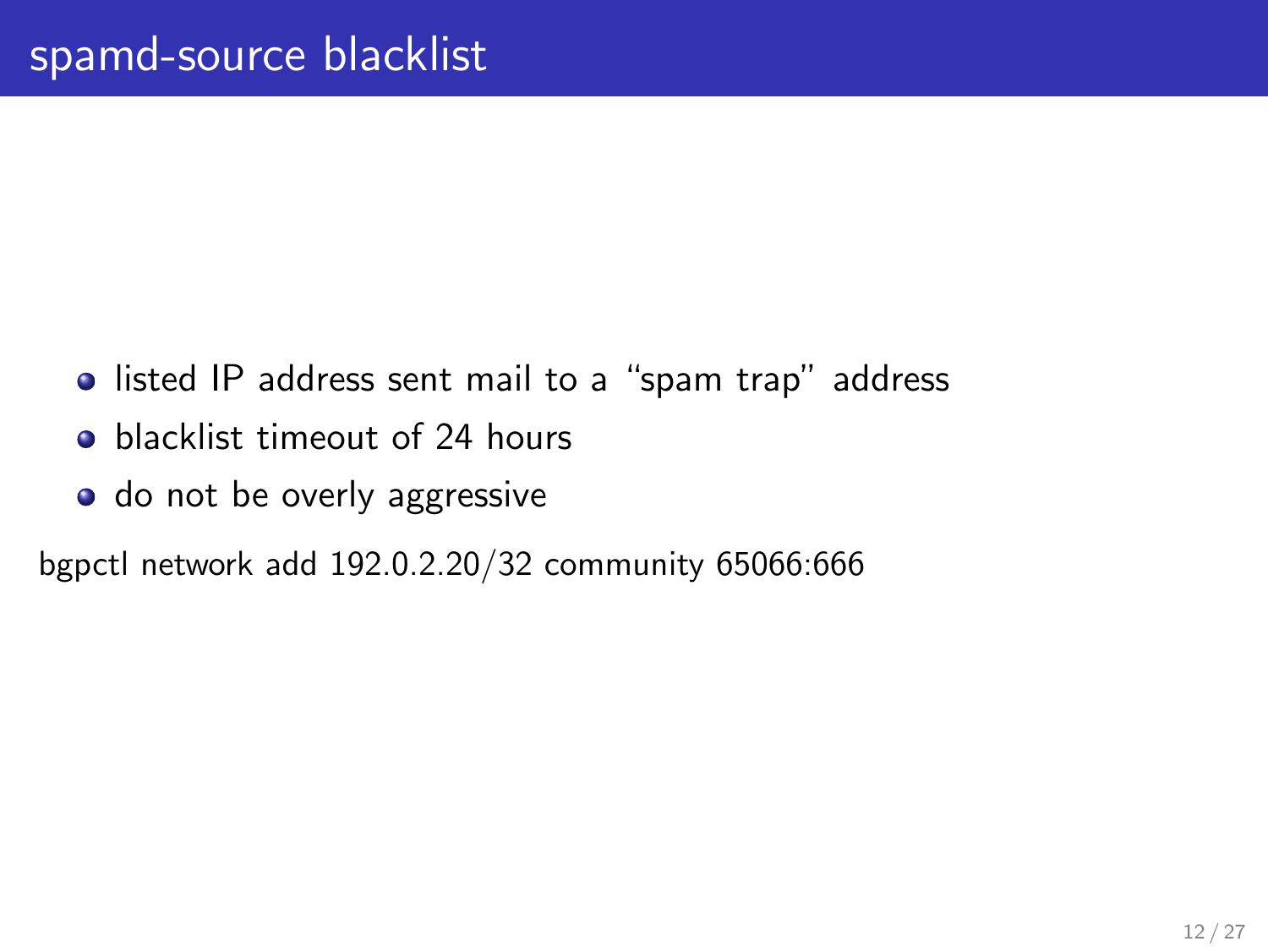- semi-trusted email servers
- higher entry bar than normal spamd whitelist
- **•** in the whitelist for 75 days, and sent more than 10 emails
- again, do not be overly aggressive

bgpctl network add 192.0.2.55/32 community 65066:42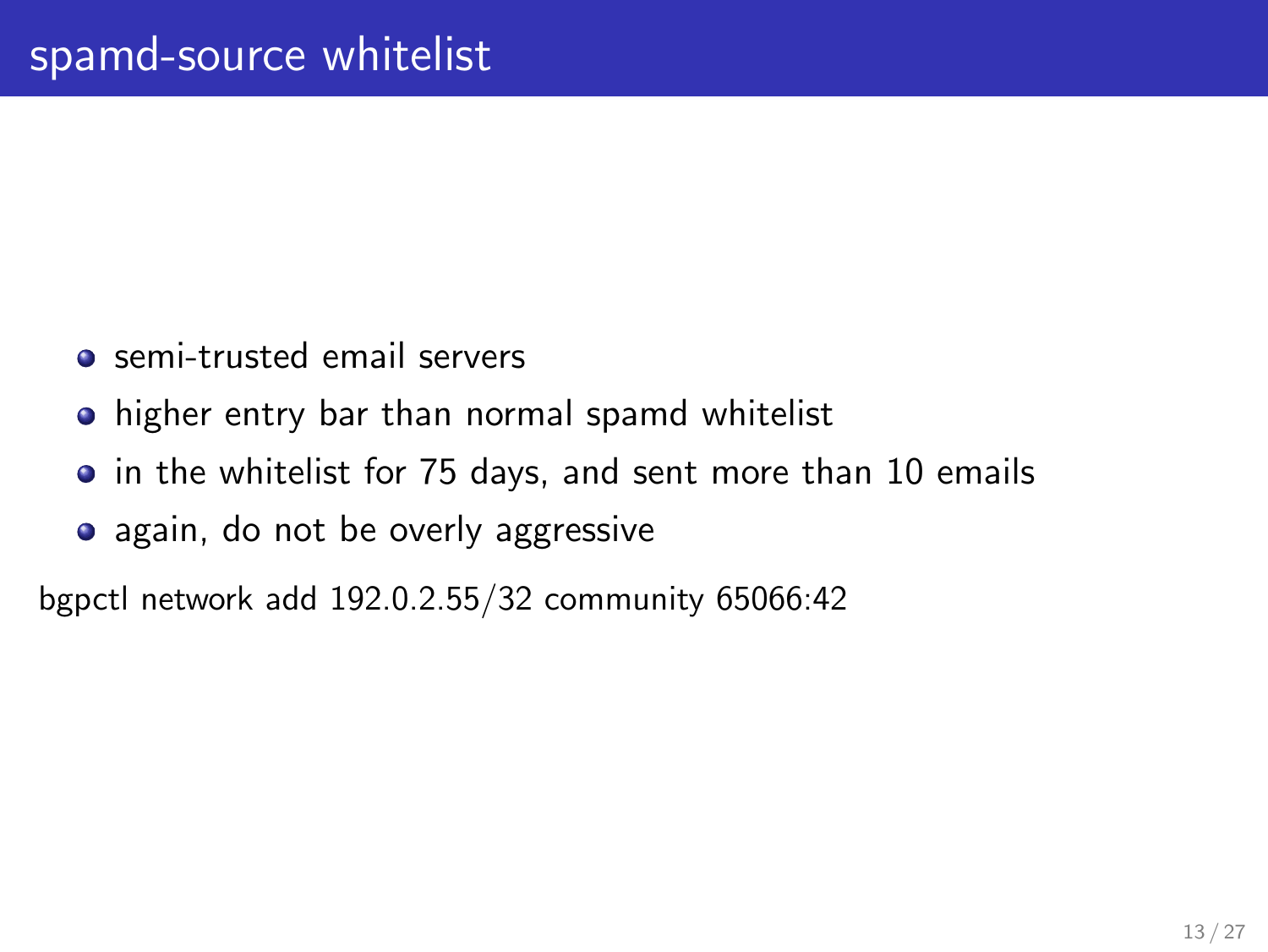- the center of our universe
- receives routes and communities from the spamd-source systems
- $\bullet$  redistributes them to client/peers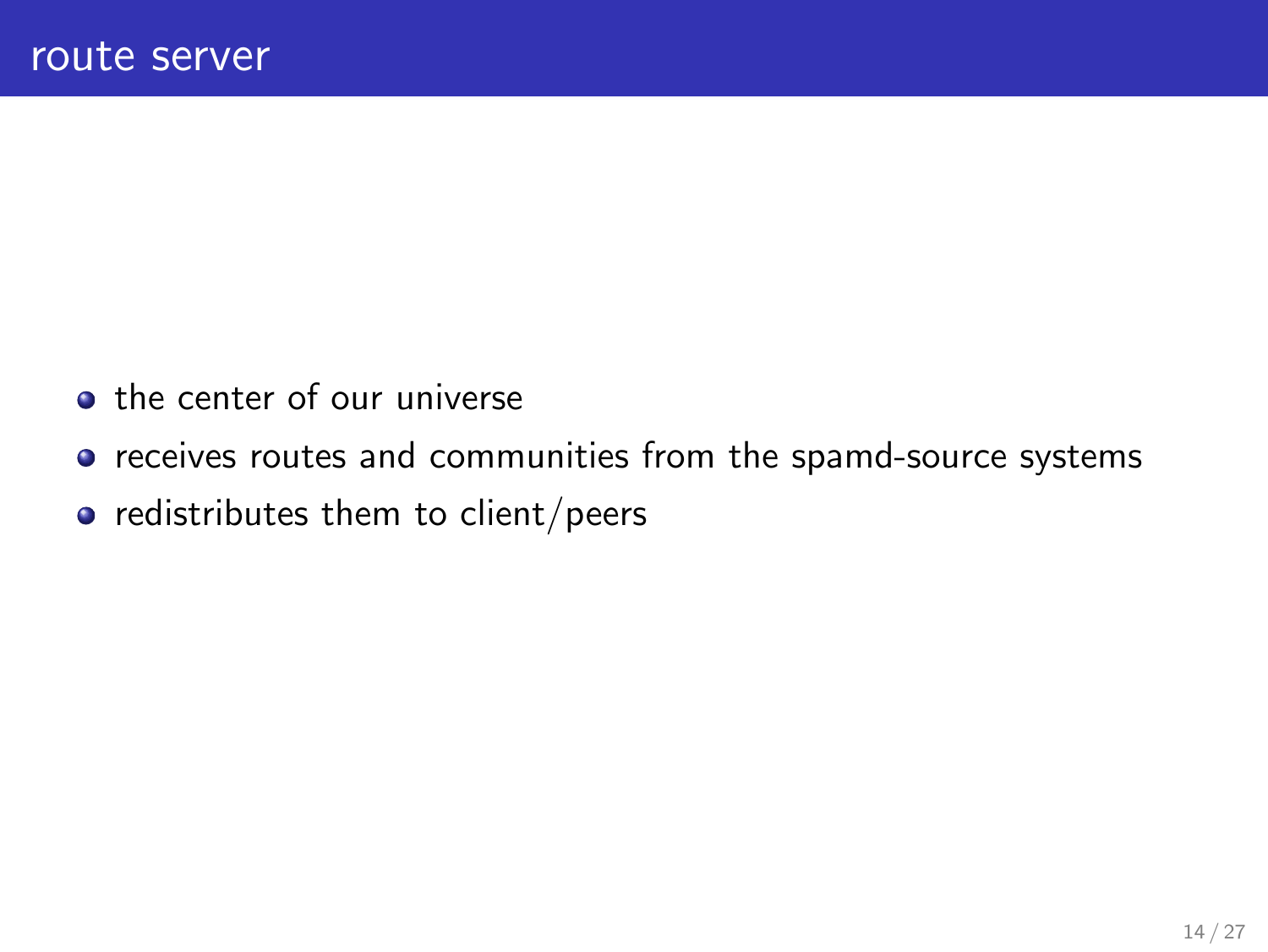- o only accept addresses from trusted spamd-source systems
- $\bullet$  only accept host routes (/32)
- **•** mark with our AS and community, for easy filtering

match from group BS community neighbor-as:42 set community \$myAS:42 match from group BS community neighbor-as:666 set community \$myAS:666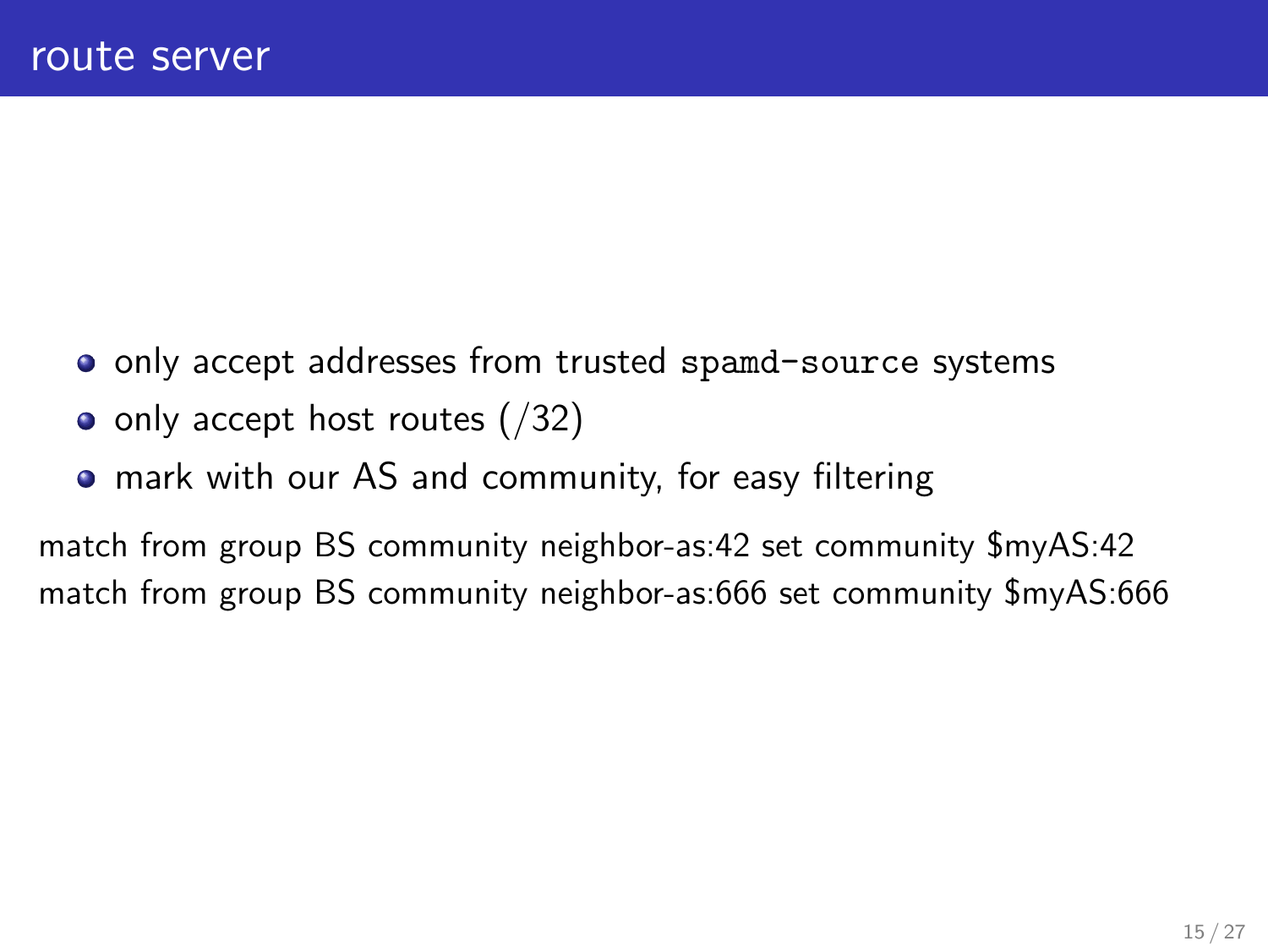- receives the black and white lists
- separates them out, and applies the local configuration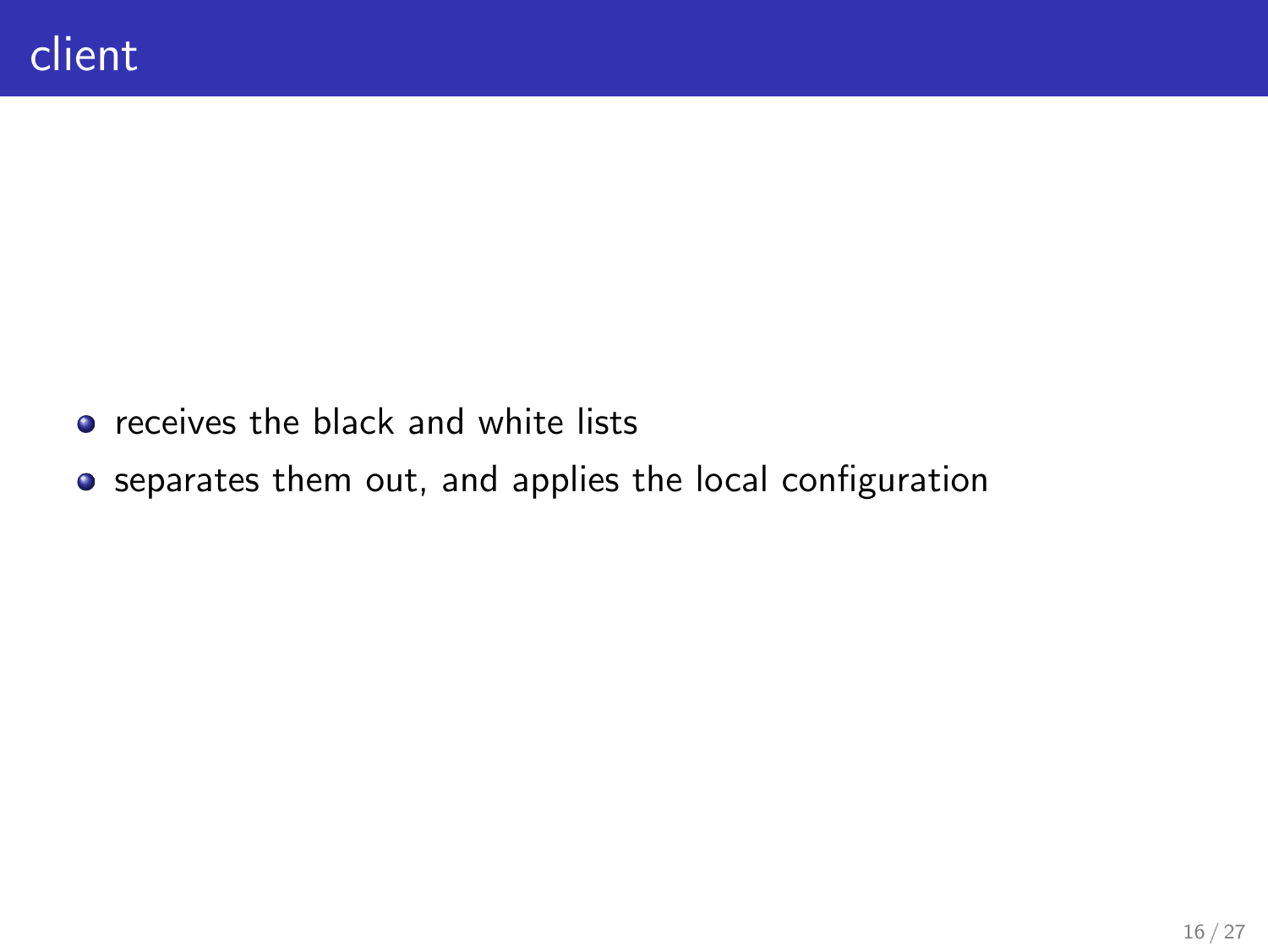- adds whitelist entries to a pf table
- allows whitelisted entries to bypass spamd
- **•** receive emails faster from servers that are semi-trusted elsewhere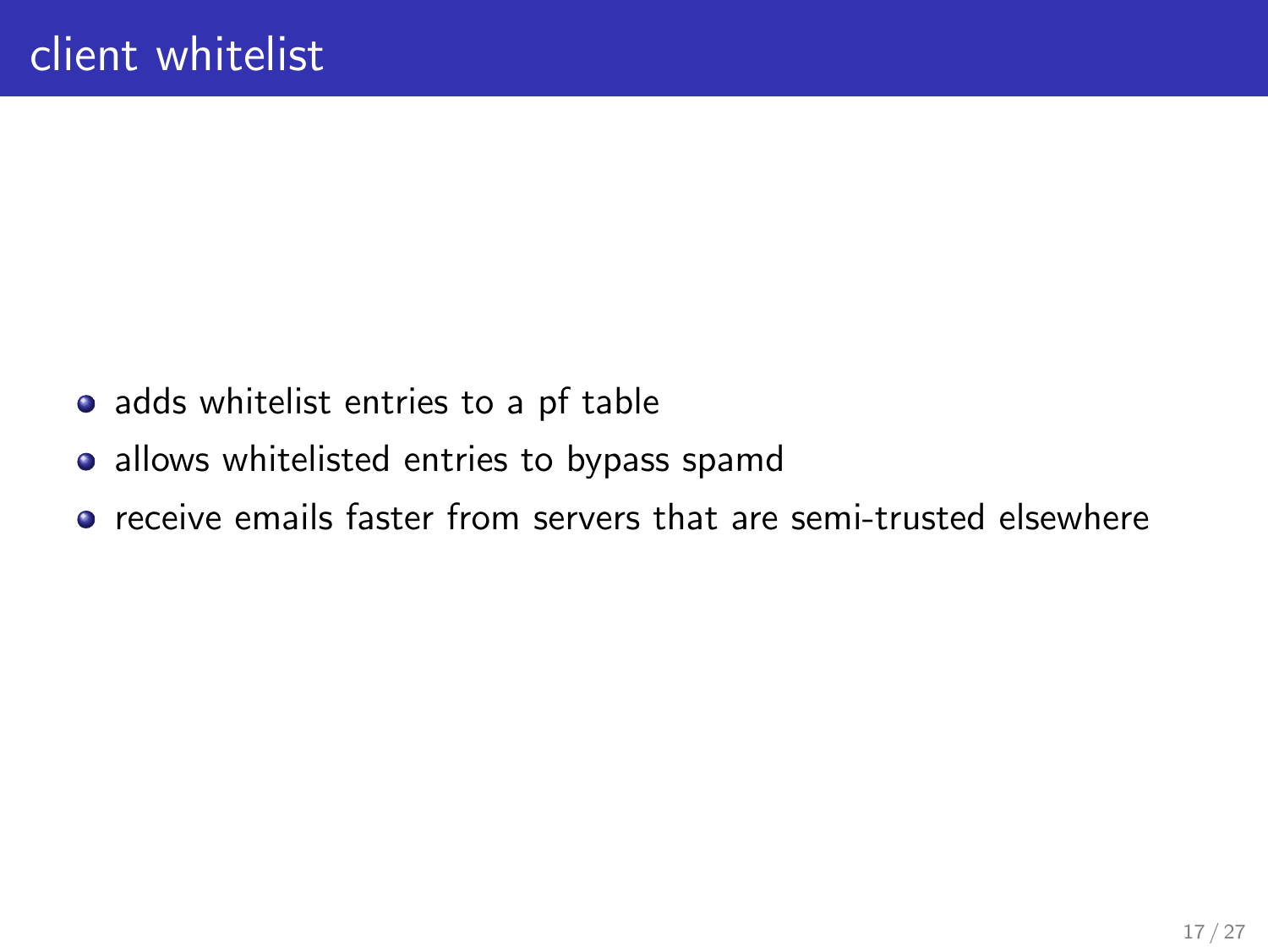\$ cat /etc/pf.conf

table <bgp-spamd-bypass> persist table <spamd-white> persist

pass in proto tcp from any to any port smtp  $\setminus$ rdr-to 127.0.0.1 port spamd

pass in proto tcp from <bgp-spamd-bypass> to any port smtp

pass in proto tcp from <spamd-white> to any port smtp pass out proto tcp to any port smtp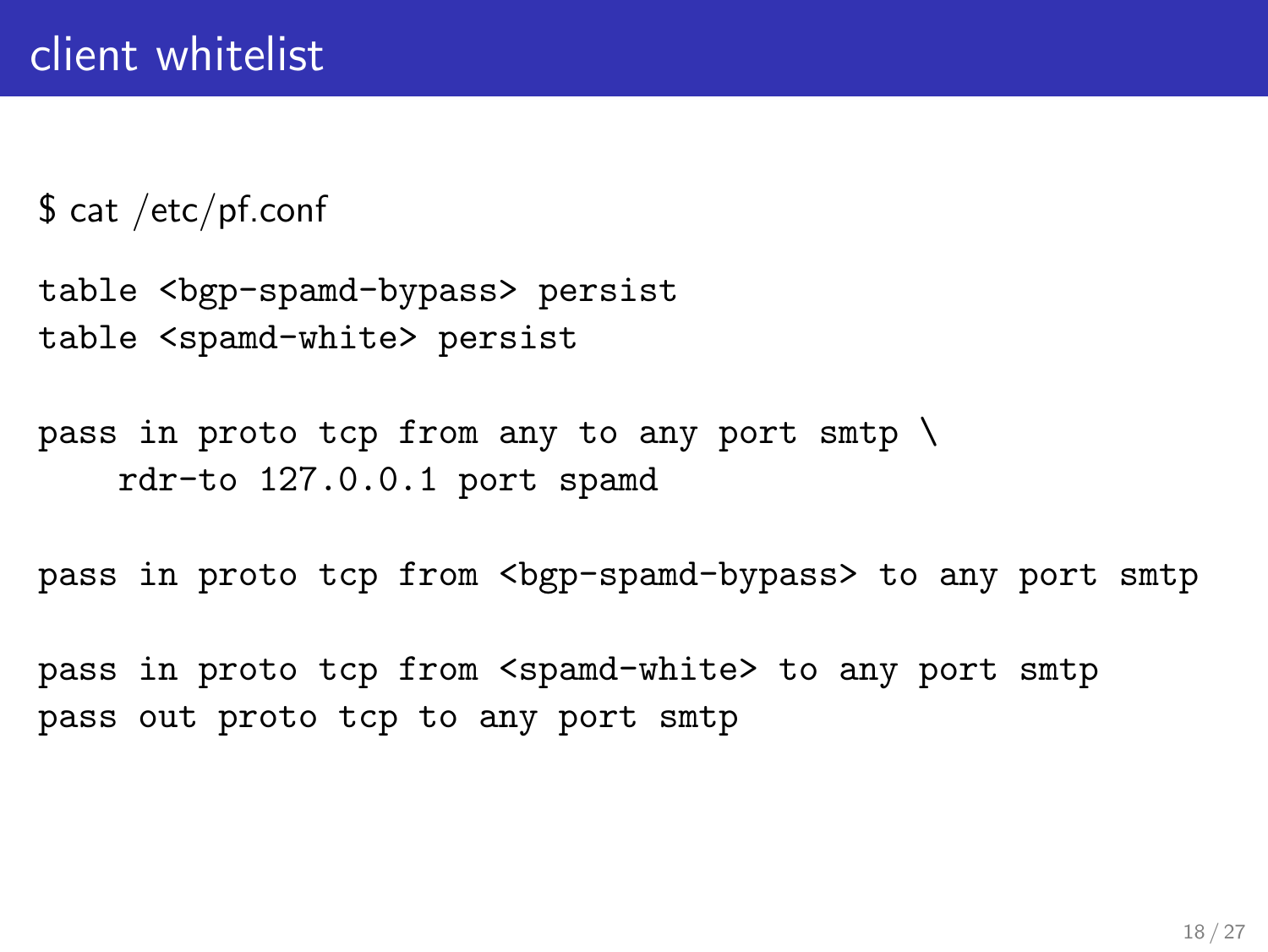- why not simply use pf to block blacklist hosts?
- your ceo is expecting an email from a blacklisted system
- tell sending servers that they are being blacklisted on purpose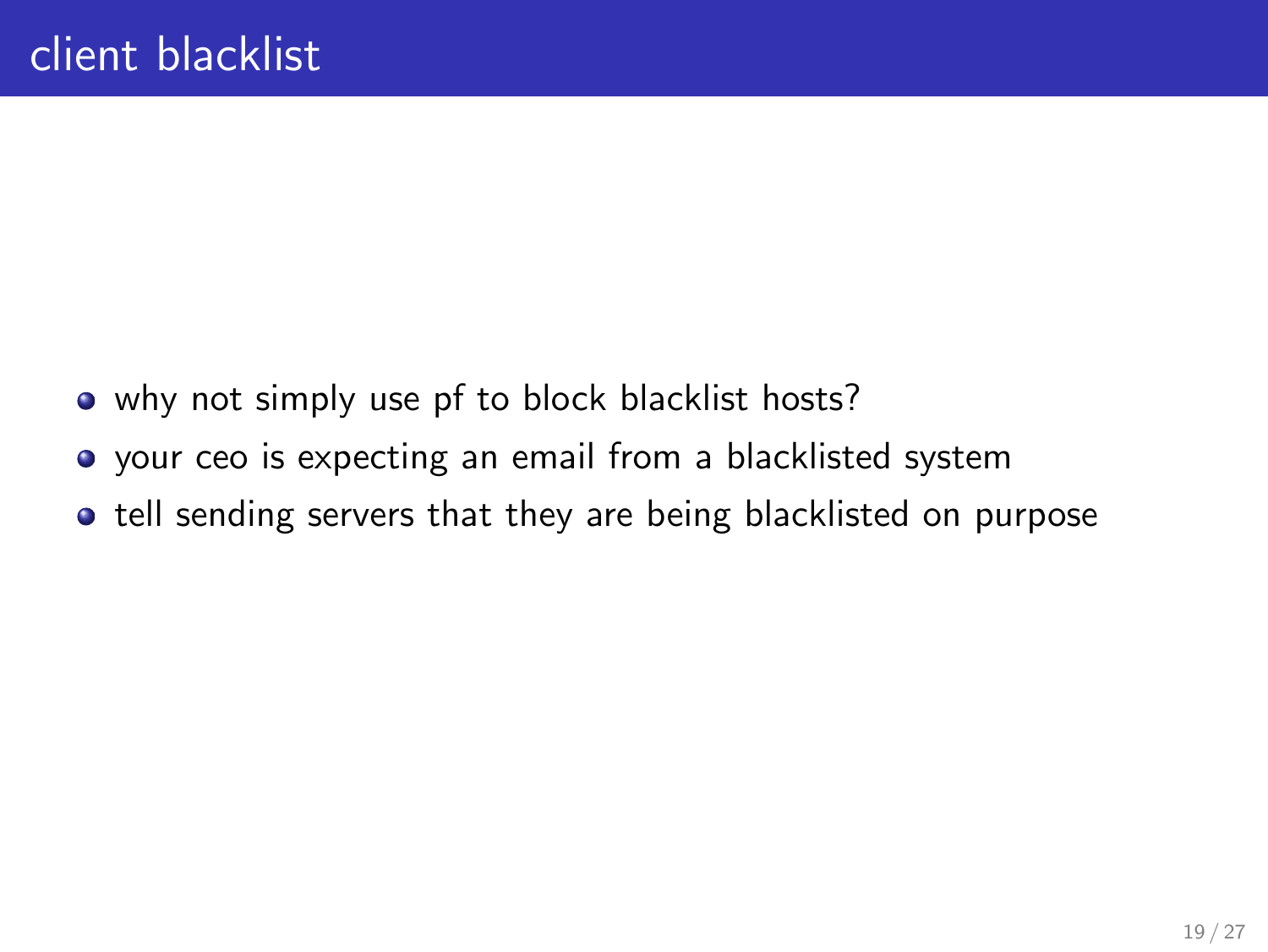## warning: Work In Progress ahead!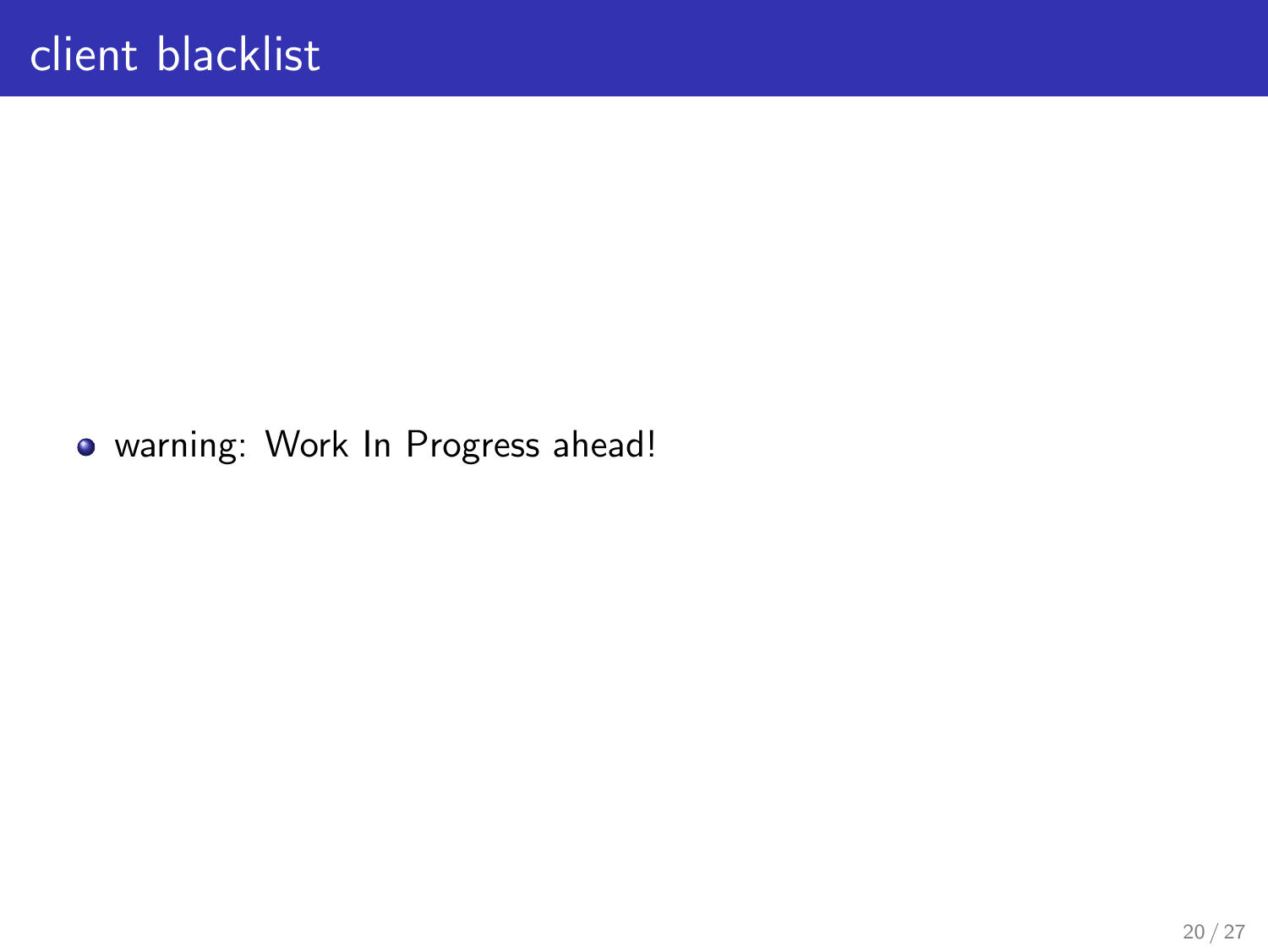\$ cat /usr/local/sbin/bgp-spamd.black.sh

#!/bin/sh AS=65066

bgpctl show rib community  $\{AS\}:\,666$  | awk '{print  $\$1$ }' | \ sed 's/\/.\*\$//' > /var/db/spamd.black

/usr/libexec/spamd-setup

# EOF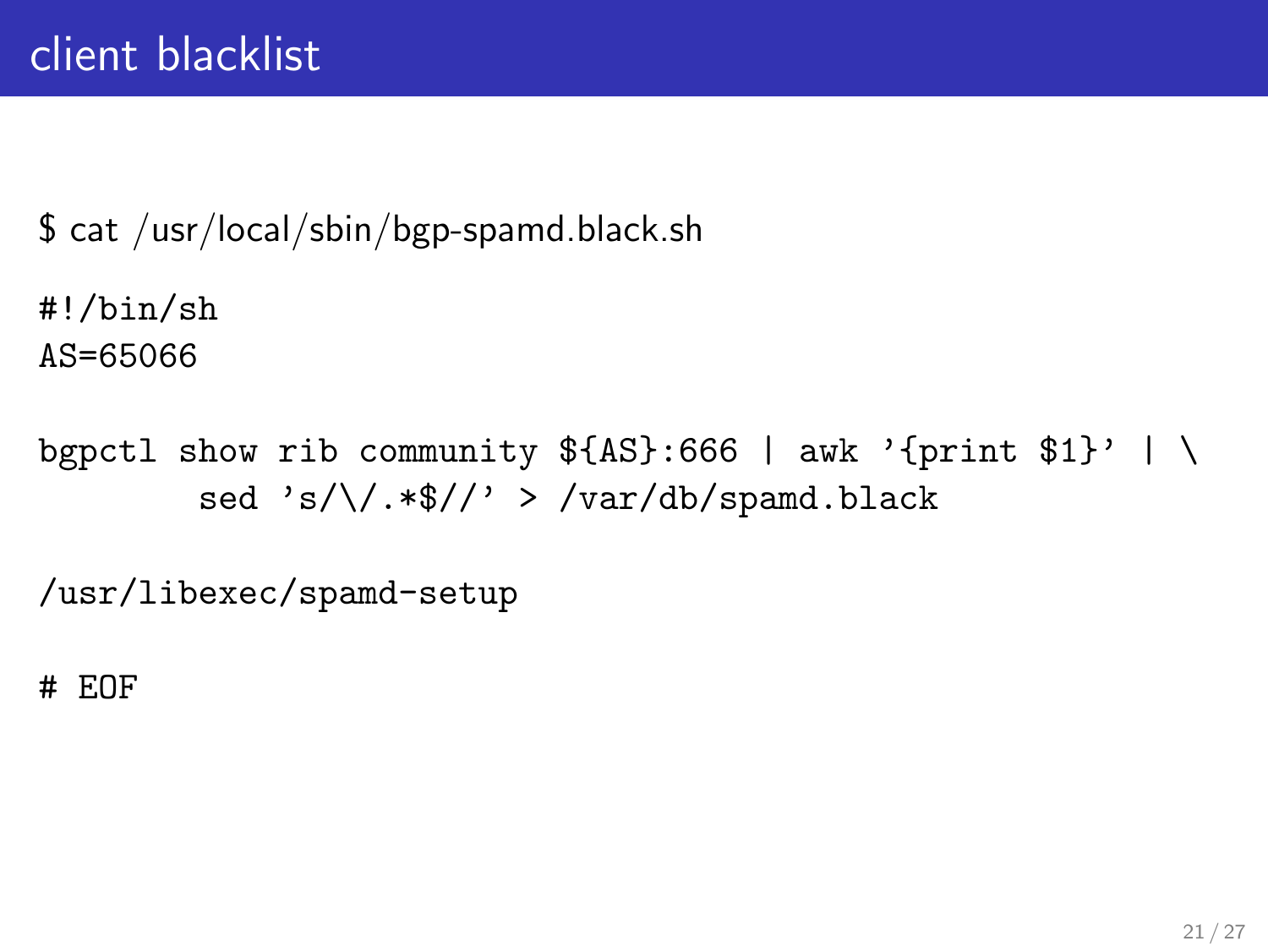```
$ cat /etc/mail/spamd.conf
all:\:bgp-spamd:
bgp-spamd:\
          :black:\
          :msg="Your address %A has sent mail to a spamtrap\n\timeswithin the last 24 hours":\setminus:method=file:\
          :file=/var/db/spamd.black:
```
# EOF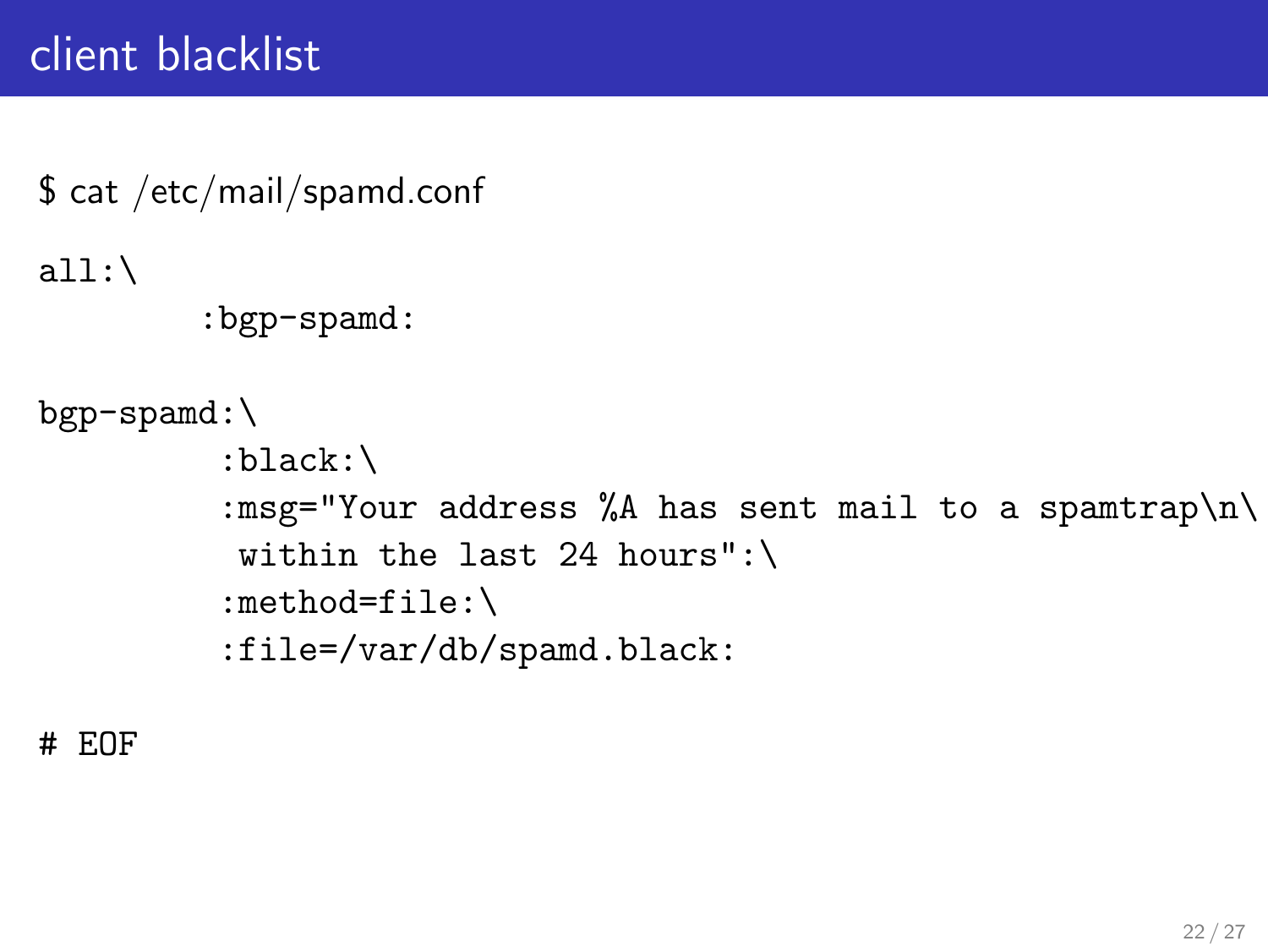- where do we get the IP addresses from?
- what is the criteria for adding an IP address to a black or white list?
- how do we prevent random clients from inserting information?  $\bullet$
- $\bullet$ how does this tie in with the Global BGP Routing Table?
- wait, will this adjust the routes on my system/network?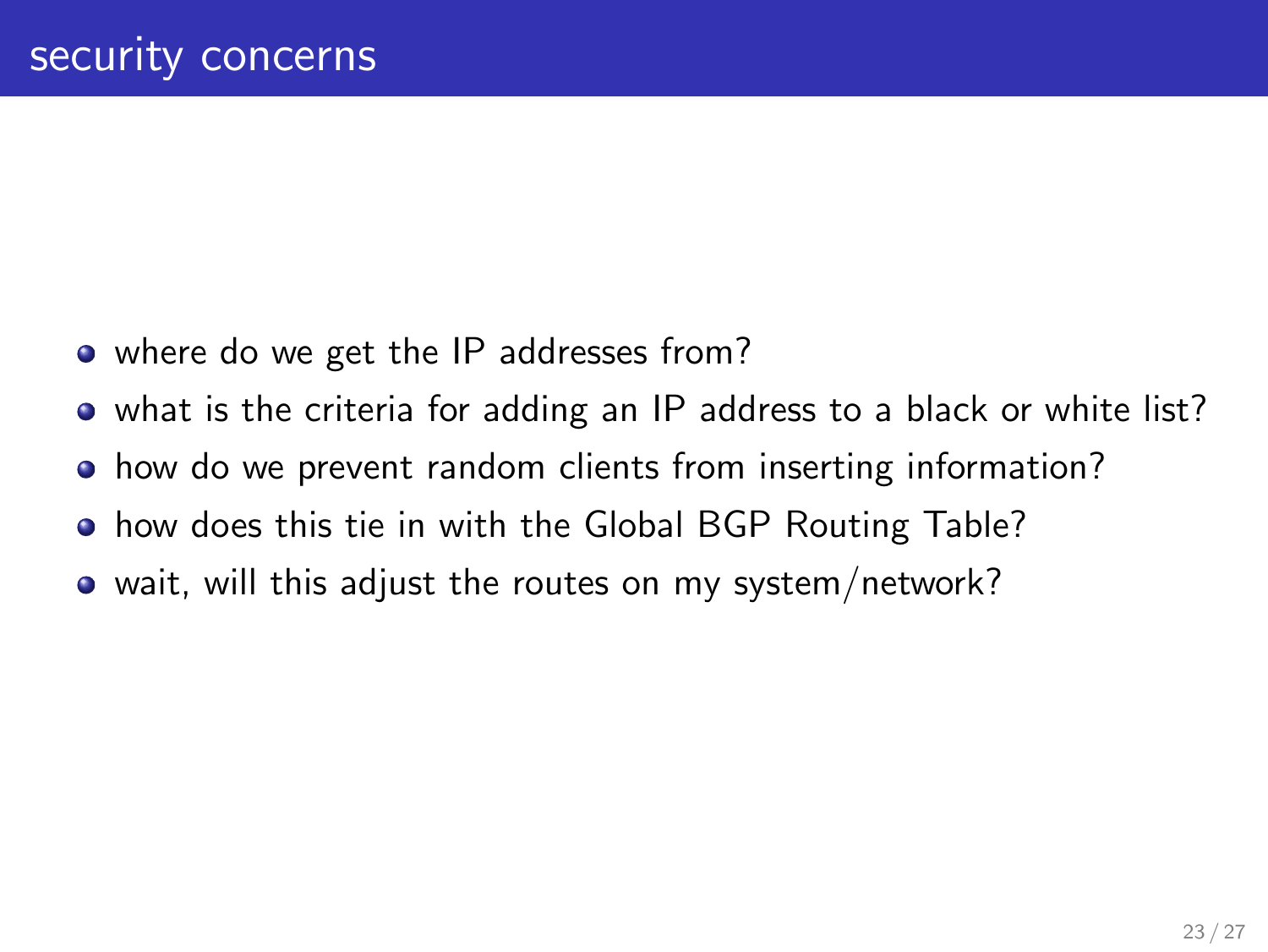- this sounds interesting, can I use it?
- available today, at http://www.bgp-spamd.net
- I will run the above reference implementation for the entirety of 2013
- all configurations and scripts will be available.
- 48457 blacklist entries
- 124527 whitelist entries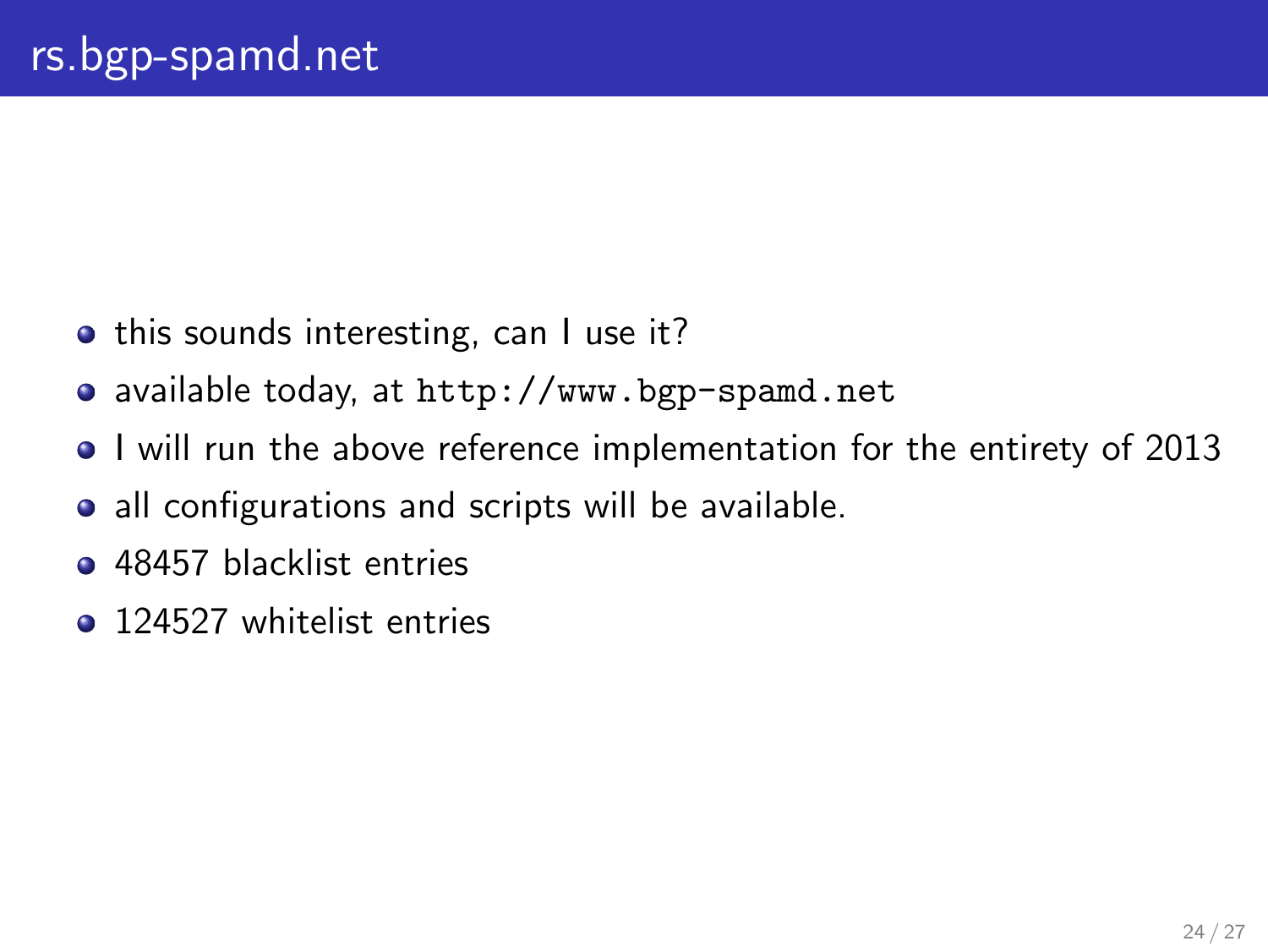- accelerate adding addresses to the bgp feed
- import/export of data between bgpd and spamd
- o network aggregation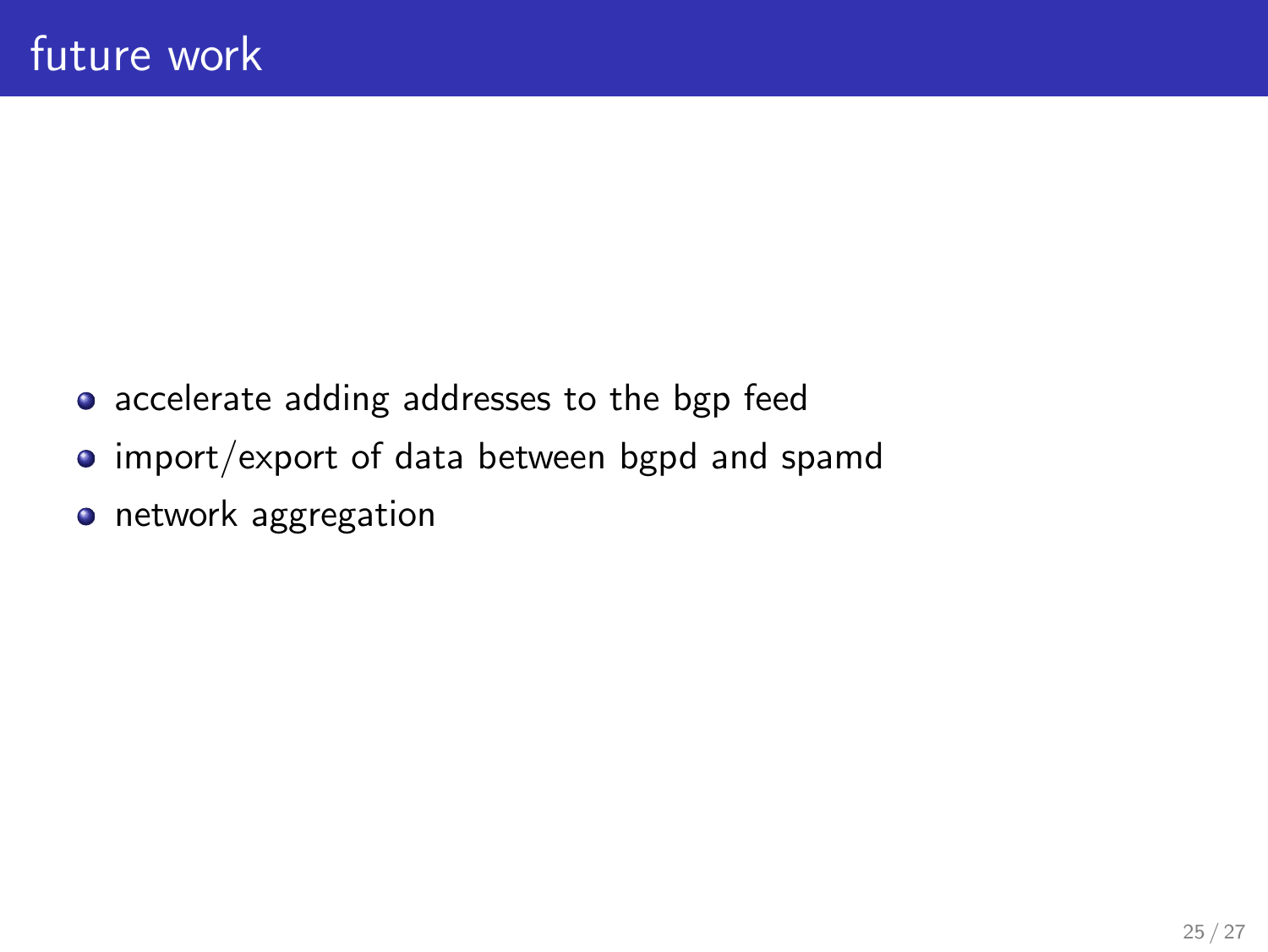Many thanks to my coauthor Bob Beck,

- Peter N.M. Hansteen of BSD1y.net,
- Bob Beck of obtuse.com,
- **the University of Alberta at ualberta.ca**

for being sources of spamdb information.

Sonic.net

for hosting the reference implementation rs.bgp-spamd.net